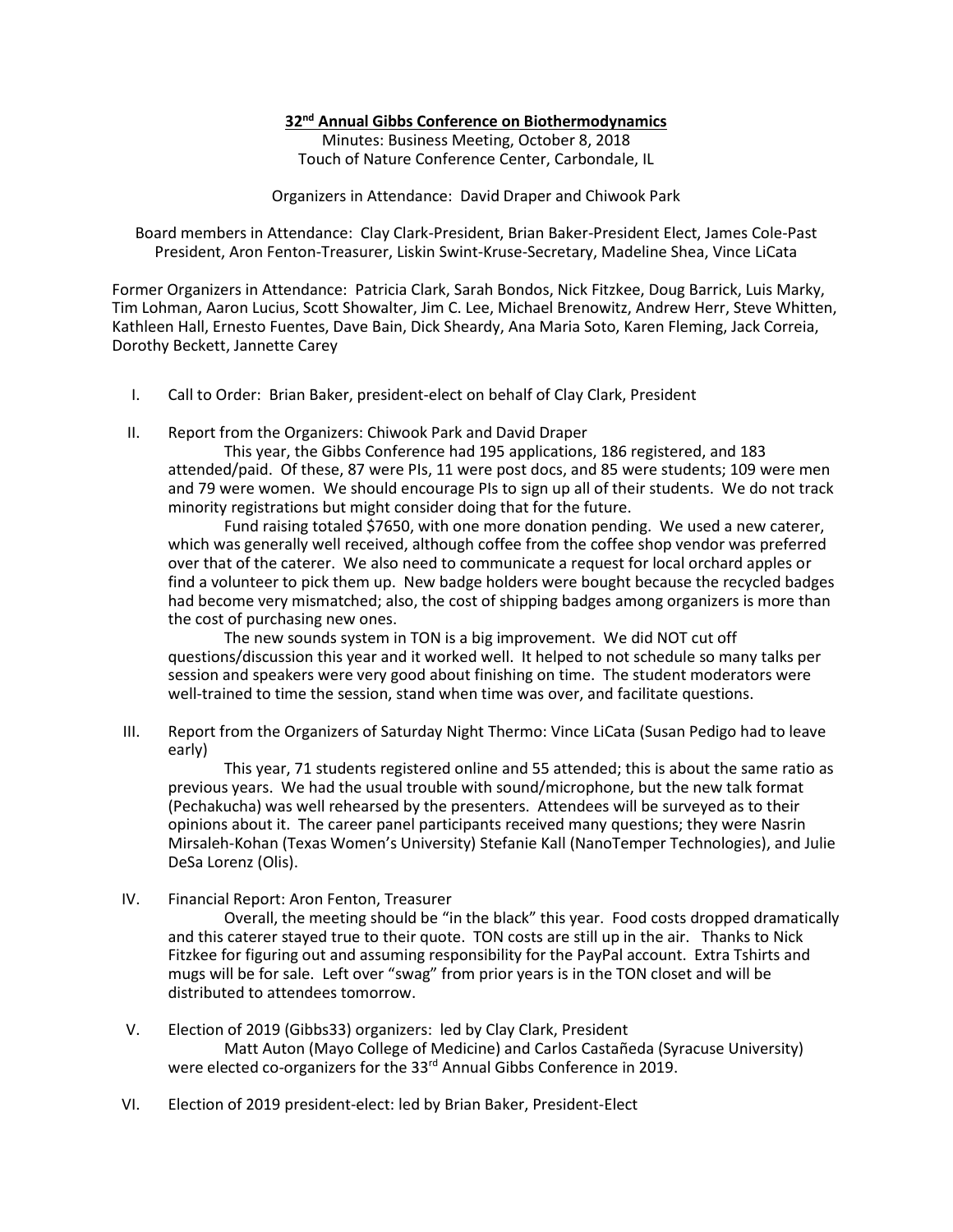Kathleen Hall (Washington University in St. Louis) was chosen President-Elect.

#### VII. New business

Development of Gibbs Conference Code of Conduct - Karen Fleming

Constructive discussion was held about adopting an official code of conduct for attendees at Gibbs Conferences. Because of our university roles, all faculty are mandatory Title IX reporters. A motion was made and passed to adopt the language of the conduct code below. The president will open each meeting by reading this statement. During online registration, each participant must agree to follow this code and the "Confidentiality Statement" by clicking a checkbox. The code of conduct will also be included in the Gibbs program next to the "Confidentiality Statement", and be placed on our website.

**Code of Conduct:** The Gibbs Society of Biological Thermodynamics is committed to providing a safe and productive environment that fosters open dialogue and the exchange of scientific ideas, promotes equal opportunities and treatment for all participants, and is free of harassment and discrimination. Harassment includes speech or behavior that is not welcome or is personally offensive, whether it is based on ethnicity, gender, religion, age, body size, disability, veteran status, marital status, sexual orientation, gender identity, or any other reason. It includes stalking, unnecessary touching, and unwelcome attention. Behavior that is acceptable to one person may not be acceptable to another, so use discretion to be sure that respect is communicated. Harassment intended in a joking manner still constitutes unacceptable behavior. Anyone experiencing conduct that violates this Code should report this conduct to any member of the GIBBS Board.

Note: The current "Confidentiality Statement" reads as follows: "Please remember that the abstracts for this meeting are confidential material and may contain unpublished results. They will not be posted online. Please ask permission from the authors before taking photos of posters. Please do not record the talks unless a speaker has given you permission."

See the Appendix below for a list of links to related online resources.

#### VIII. Items from the floor – Brian Baker, President Elect

Considerable discussion was held regarding the future of the meeting and society. Future organizers are encouraged to invite young PIs to be speakers. We may be able to raise funds to offset travel costs from NIH, although NIGMS has stopped participating; NSF might have funds too. For applications, we may need to track minority applicants/attendees. Future organizers could reconnect with prior attendees who haven't come in a few years. Anyone can send names to the Board to be added to the mailing list (which is maintained by Liskin Swint-Kruse, Secretary). Jack Correia noted that the mission of the Gibbs Society is the "training of future biothermodynamicists" and we should always keep in mind ways to fulfill that mission.